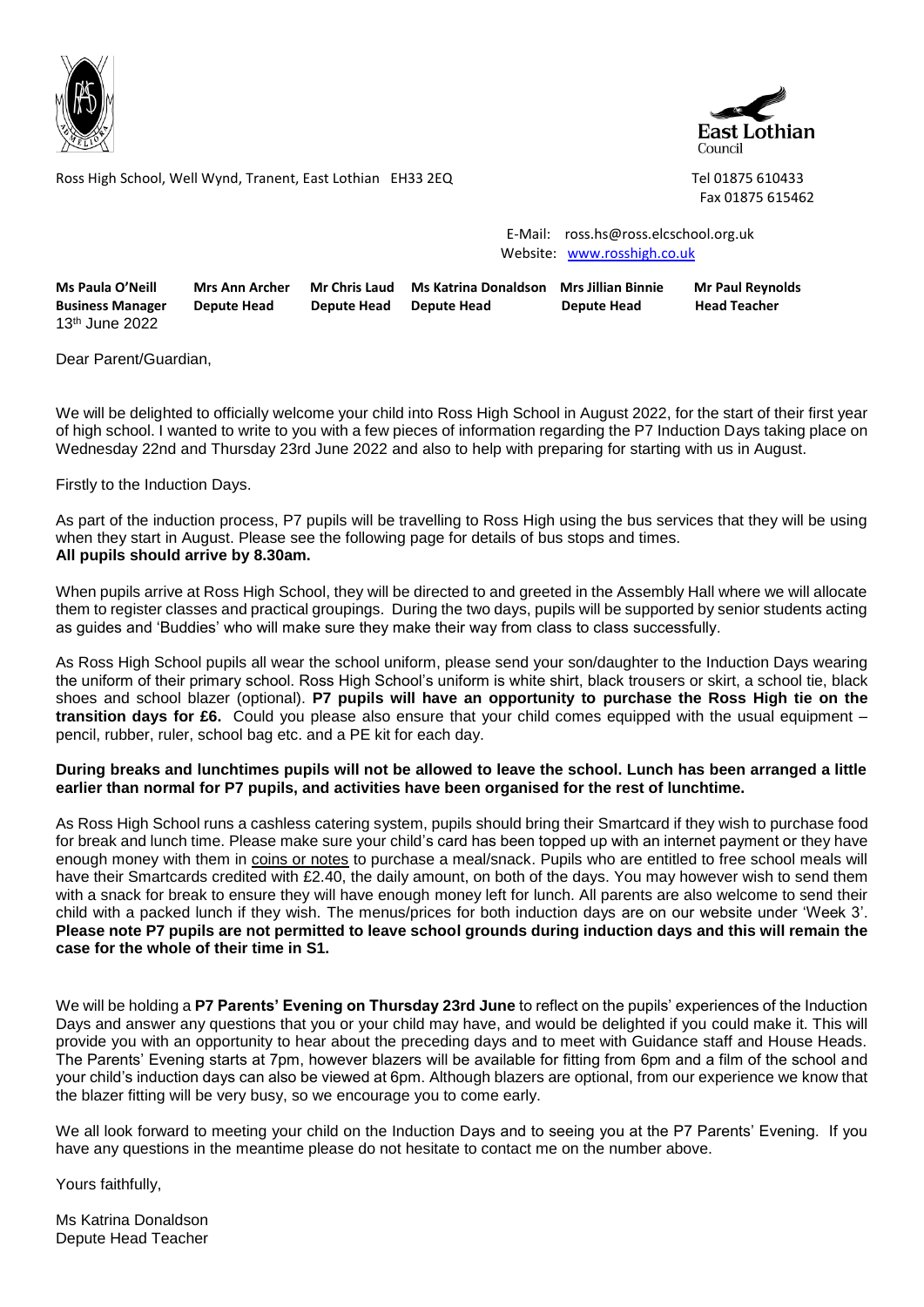## Travel Arrangements

| School      | <b>Bus</b><br>service              | Leave - am                                                                                                                                                                    | Arrive -am                                               | Return - pm                                                                        | Arrive -pm                                                                                                                          |
|-------------|------------------------------------|-------------------------------------------------------------------------------------------------------------------------------------------------------------------------------|----------------------------------------------------------|------------------------------------------------------------------------------------|-------------------------------------------------------------------------------------------------------------------------------------|
| Macmerry    | Prentice<br>108<br>School<br>route | <b>Macmerry Both Bus</b><br><b>Stops</b><br>7.50am                                                                                                                            | <b>Tranent Police</b><br>Station 7.54am                  | <b>Tranent Police</b><br>Station Mon-<br>Thurs - 15.40pm<br>$*$ Fri $-$<br>12.25pm | Macmerry Both<br><b>Bus Stops</b><br>Mon - Thurs-<br>15.44pm<br>* Fri 12.29pm                                                       |
| Elphinstone | Prentice<br>110                    | Elphinstone<br>8.15am                                                                                                                                                         | Ross High/Loch<br>Centre 8.20am                          | Ross High/Loch<br>Centre<br># Mon - Thurs -<br>15.28pm<br># Fri - 12.15pm          | Elphinstone<br>$Mon - Thus -$<br>15.35pm<br>$Friday - 12.20pm$                                                                      |
| Ormiston    | Eve<br>Coaches                     | <b>Ormiston Main</b><br><b>Street Bus Stop</b><br>7.48am                                                                                                                      | Ross High School<br>08.10am                              | Ross High<br>School<br>Mon $-$ Thurs $-$<br>15.25<br>Fri 12.15pm                   | <b>Ormiston Main</b><br><b>Street</b><br><b>Bus Stop</b><br>Mon $-$ Thur $-$<br>15.50<br>$Fi - 12.35$                               |
| Pencaitland | Eve<br>Coaches                     | Spar Shop<br>Pencaitland 26 pupil<br>7.50am<br><b>Pencaitland Church</b><br>07.52am<br><b>Opp Bowling Club</b><br>30 pupils<br>7.54am<br>New Winton Road<br>End P/C<br>7.56am | Ross High School<br>8.10am<br>8.10am<br>8.10am<br>8.10am | Ross High<br>School<br>Mon-Thurs-<br>15.25<br>$Fri - 12.15$                        | Shop Pencaitland<br>Mon $-$ Thur -<br>15.47<br>Fri 12.42<br>Pencaitland<br>Church<br>Opp Bowling Club<br>New Winton Road<br>End P/C |

Macmerry (Prentice coaches) \* bus will operate as standard 108 service to Haddington

Elphinstone (Prentice coaches) # Bus will wait until all pupils on board

Macmerry pupils can use both bus stops

Elphinstone pupils – bus stop or some pupils wait at the corner near the shop and bus wills top there